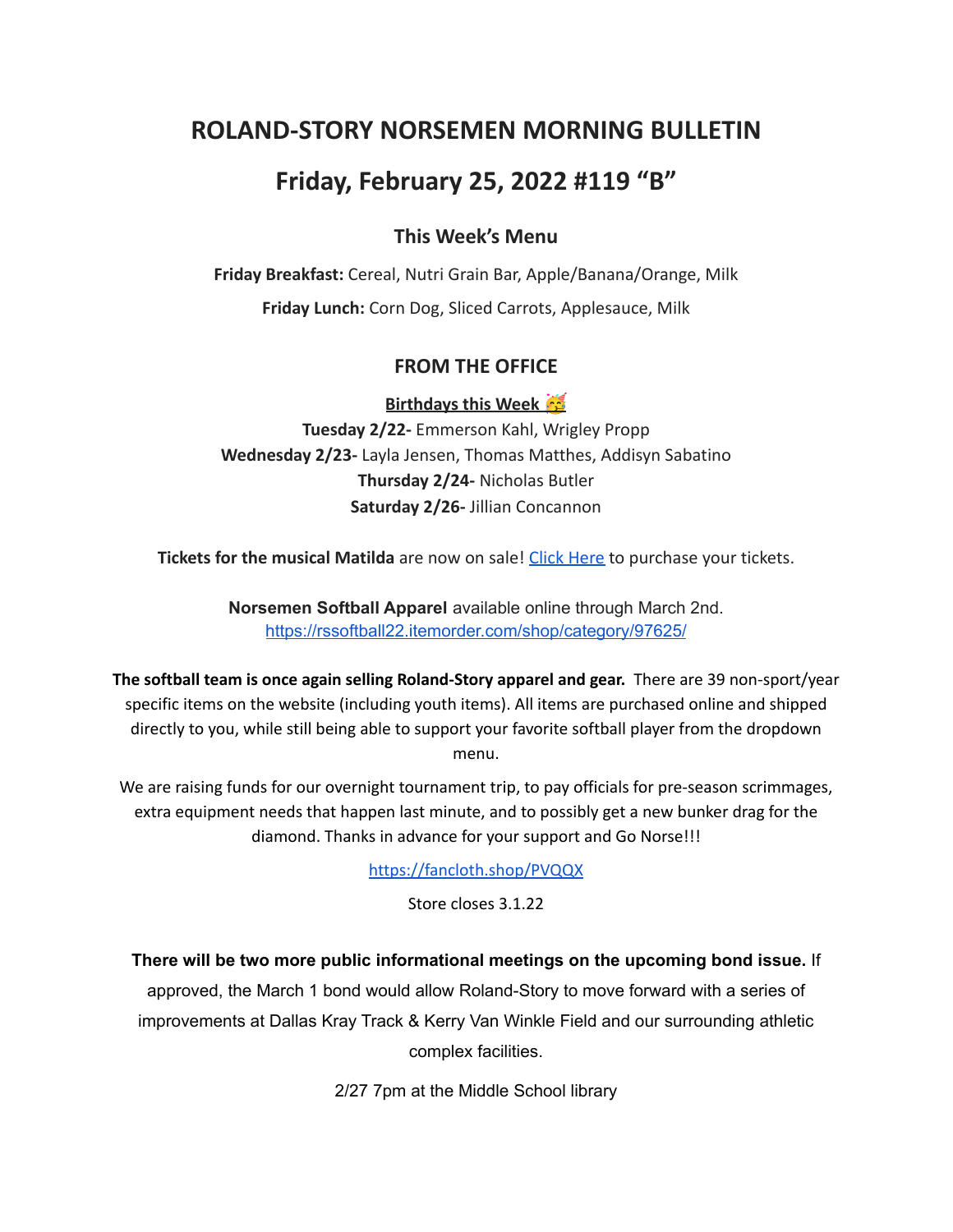Attendees will have opportunities to ask questions and provide feedback.

Learn more: [https://www.rolandstorybond.org](https://www.rolandstorybond.org/?fbclid=IwAR3AJHhy8S8KvQsof-Z44UTrIBXDkOZFSdMyUXMovrg0bH3FkvkTprNkFuM)



#### **[COUNSELOR FOLDER](https://docs.google.com/document/d/1vmwczNPbDzXe9vFaG5LJMQ7NYDv-i4oQJHybqA65TUc/edit?usp=sharing) (9-12)-Click here**

#### **Story County Community Services**

To assist Story County citizens with accessing resources and services, allowing them the opportunity to improve their quality of life. <https://www.storycountyiowa.gov/94/Community-Services>

#### **Scholarships**

Mary Greeley Foundation [Scholarships](https://docs.google.com/document/d/1cV2X1WgjAMIxvlQvS3xLxsQJRooZHcf7/edit?usp=sharing&ouid=117077516262516080506&rtpof=true&sd=true)- \$varies due 3/21. Central Iowa Board of Realtors [Scholarship-](https://docs.google.com/document/d/118FuzzOexkI7TbBkChW_nQX4xH_6ldWOWNBAYiJ0nF4/edit?usp=sharing) \$1,000 due 4/20 2022 Robert D. Blue [Scholarship-](https://www.rdblue.org/) \$? due 5/10 Acacia Leadership [Scholarship](https://acacia-iowastate.org/?page_id=137) - up to \$3,200 due 3/19. For any male, graduating high school who will attend Iowa State University.

#### **Local Scholarships**

American Legion Lafayette Post 0059 Story City [Scholarship-](https://docs.google.com/document/d/1l-XzWNNfwZmA3zDkeW8VPeqqzYTnZ3IFLE4h0i05GGI/edit?usp=sharing) Make a copy, fill, print, sign and turn into Counselor's office. \$1,000. Due 3/30 @4:00 pm

Altrusa of Ames [Scholarship](https://docs.google.com/document/d/1pwO_l6ZBSDlI2aYi464Wp_1Ha8nwdfwR/edit?usp=sharing&ouid=117077516262516080506&rtpof=true&sd=true) Make a copy, fill, and email or mail \$500 due 4/15

**Story Medical Center [Endowment](https://docs.google.com/document/d/1Du1jCNX0k-JKFersfNT9iyajiGNIty-yZCbxSNxXkO0/edit?usp=sharing) Foundation Scholarship** Make a copy, fill, print, sign and mail or email \$500 due 4/15. Training in a health-related field.